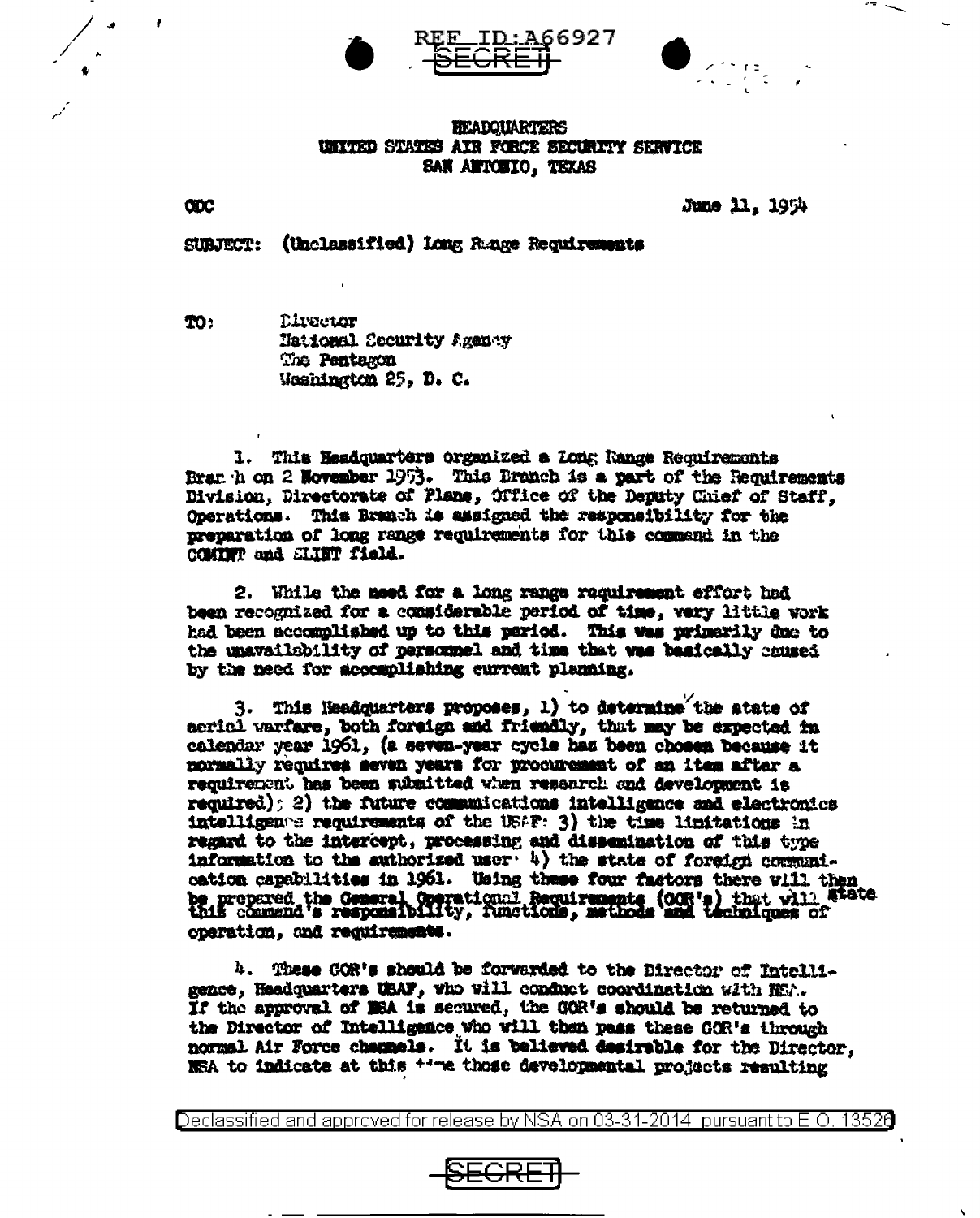



from this GOR for which NSA should be assigned the developmental  $\sum_{i=1}^{n}$ projects. In order to secure the expeditious and most suitable development of an item to satisfy a requirement, it is believed necessary to assign developmental responsibility to that agency المني (National Security Agency, Naval Research Laboratories, Signal Corps Engineering Laboratories, Air Research and Development Command) most capable and experienced. Air Force practices then indicate that these GOR's will be reviewed carefully for proper assignment of responsibility and functions, for duplication o. functions and responsibilities. and for validity. After approval, a series of meetings between representatives from the Office of the Assistant Deputy Chief of Staff for Development. Headquarters USAF: Headquarters ARDC: and this headquarters will search current developmental projects that may satisfy all or a portion of these requirements. After this review, military characteristics will be prepared for new items required and not under devalopment.

66927

5. It is believed very desirable for representatives from NSA to participate in these meetings, in addition to those representatives indicated in the preseding paragraph. It is also proposed that a periodic series of meetings be arranged between members of NSA, NSC. ASA and AFSS in order that an informal exchange of ideas on long range requirements may be accomplished.

 $r_1 \in S$  , and

6. Knowledge of research and developmental projects as well as information of acientific group activities is very necessary for the proper preparation and review of the GUR's.

7. Therefore, it is requested that NSA concur with the following proposals:

a. That NSA arrange for a series of periodic informal meetings between representatives of NSA, NSG, ASA and AFSS, in order to provide for a free exchange of ideas and information.

b. That reports on NSA A and D projects be forwarded this headquarters, marked attention OPR-2.

c. That the minutes of the meetings and reports from the N3A Scientific Advisory Group be forwarded this headquarters, marked attention OPR-2.

d. That the AFSS be authorized to prepare GOR's in the COMINI field to be forwarded to the Director of Intelligence, Headquarters USAF for coordination with NSA.

That NSA indicate those projects which it is capable of developing and indicate those projects to be assigned to other